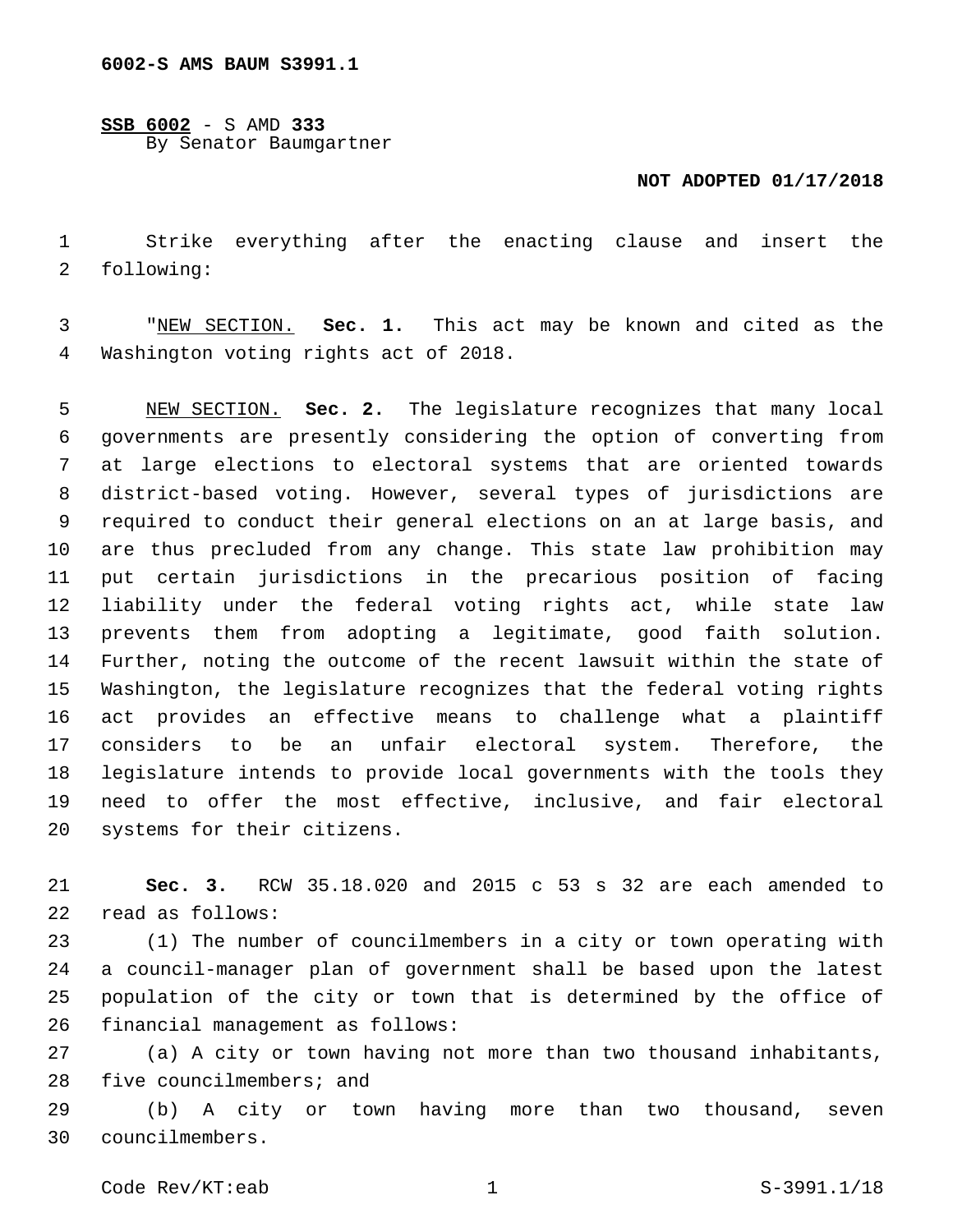(2) Except for the initial staggering of terms, councilmembers shall serve for four-year terms of office. All councilmembers shall serve until their successors are elected and qualified and assume office in accordance with RCW 29A.60.280. Councilmembers may be elected on a citywide or townwide basis, or from wards or districts, or any combination of these alternatives. Candidates shall run for specific positions. Wards or districts shall be redrawn as provided in chapter 29A.76 RCW. Wards or districts shall be used as follows: (a) Only a resident of the ward or district may be a candidate for, or hold office as, a councilmember of the ward or district; and (b) only voters of the ward or district may vote at a primary to nominate candidates for a councilmember of the ward or district. Voters of the entire city or town may vote at the general election to elect a 14 councilmember of a ward or district, unless the city or town ((had 15 prior to January 1, 1994, limited)) council has adopted an ordinance 16 or the voters of the city or town have approved an initiative 17 limiting the voting in the general election for any or all council positions to only voters residing within the ward or district associated with the council positions. If a city or town had so limited the voting in the general election to only voters residing within the ward or district, then the city or town shall be 22 authorized to continue to do so.

 (3) When a city or town has qualified for an increase in the number of councilmembers from five to seven by virtue of the next succeeding population determination made by the office of financial management, two additional council positions shall be filled at the 27 next municipal general election ((with)). If the voting at the 28 election includes voters of the entire city, the person elected to one of the new council positions receiving the greatest number of 30 votes ((being elected for)) shall serve a four-year term of office, and the person elected to the other additional council position 32 ((being elected for)) shall serve a two-year term of office. The two additional councilmembers shall assume office immediately when qualified in accordance with RCW 29A.04.133, but the term of office shall be computed from the first day of January after the year in which they are elected. Their successors shall be elected to four- year terms of office. The city or town may redistrict and create seven wards by ordinance or, if authorized, voter initiative, and conduct the appointment and election of the new councilmembers within the wards.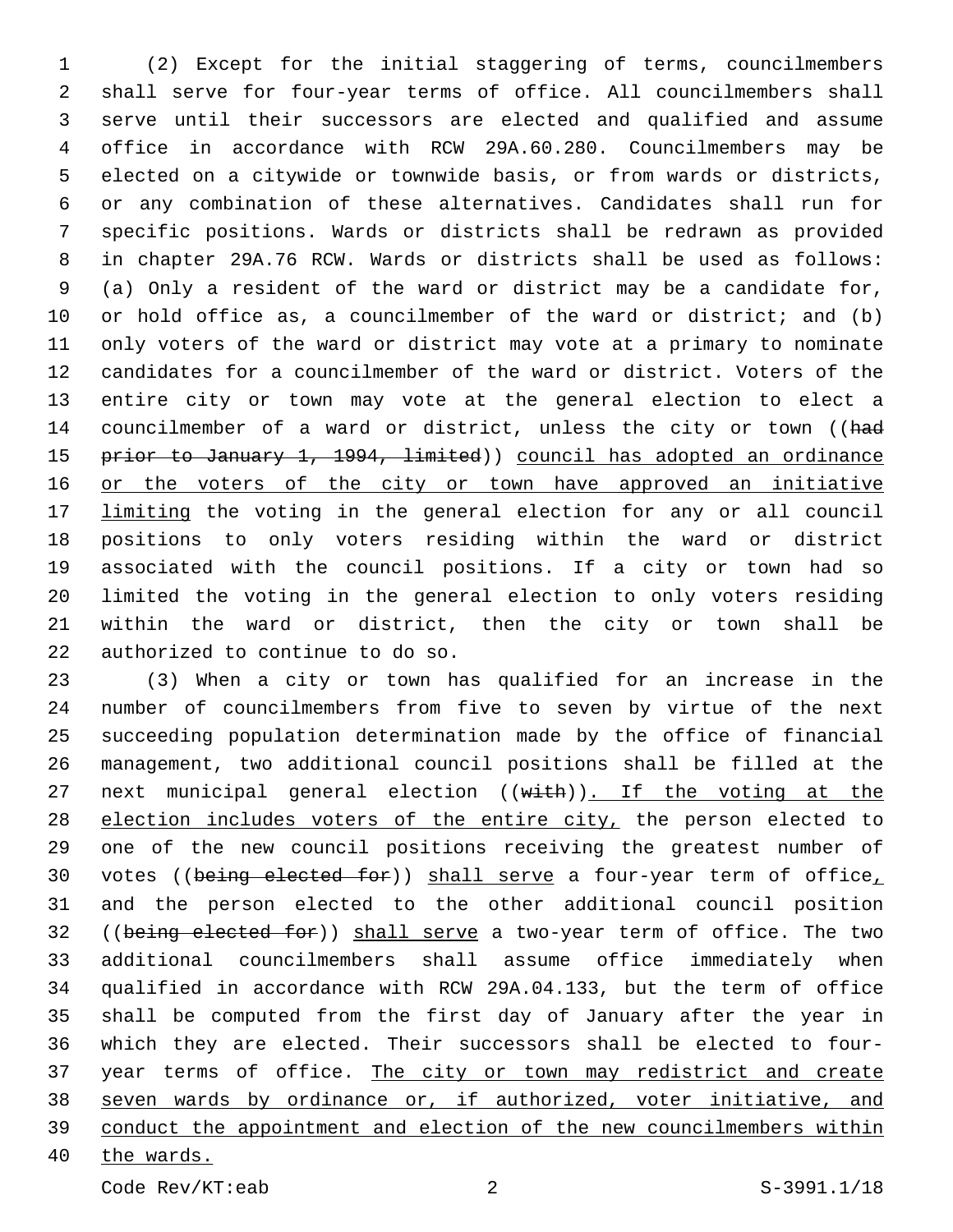Prior to the election of the two new councilmembers, the city or town council shall fill the additional positions by appointment not later than forty-five days following the release of the population determination, and each appointee shall hold office only until the 5 new position is filled by election.

 (4) When a city or town has qualified for a decrease in the number of councilmembers from seven to five by virtue of the next succeeding population determination made by the office of financial management, two council positions shall be eliminated at the next municipal general election if four council positions normally would be filled at that election, or one council position shall be eliminated at each of the next two succeeding municipal general elections if three council positions normally would be filled at the first municipal general election after the population determination. The council shall by ordinance indicate which, if any, of the remaining positions shall be elected at-large or from wards or 17 districts.

 (5) Vacancies on a council shall occur and shall be filled as 19 provided in chapter 42.12 RCW.

 **Sec. 4.** RCW 35.23.850 and 2015 c 53 s 41 are each amended to 21 read as follows:

 In any city initially classified as a second-class city prior to January 1, 1993, that retained its second-class city plan of government when the city reorganized as a noncharter code city, the city council may divide the city into wards, not exceeding six in all, or change the boundaries of existing wards at any time less than one hundred twenty days before a municipal general election. No change in the boundaries of wards shall affect the term of any councilmember, and councilmembers shall serve out their terms in the wards of their residences at the time of their elections. However, if these boundary changes result in one ward being represented by more councilmembers than the number to which it is entitled, those having the shortest unexpired terms shall be assigned by the council to wards where there is a vacancy, and the councilmembers so assigned shall be deemed to be residents of the wards to which they are assigned for purposes of determining whether those positions are vacant and shall serve until a ward resident is elected.

 The representation of each ward in the city council shall be in proportion to the population as nearly as is practicable.

Code Rev/KT:eab 3 S-3991.1/18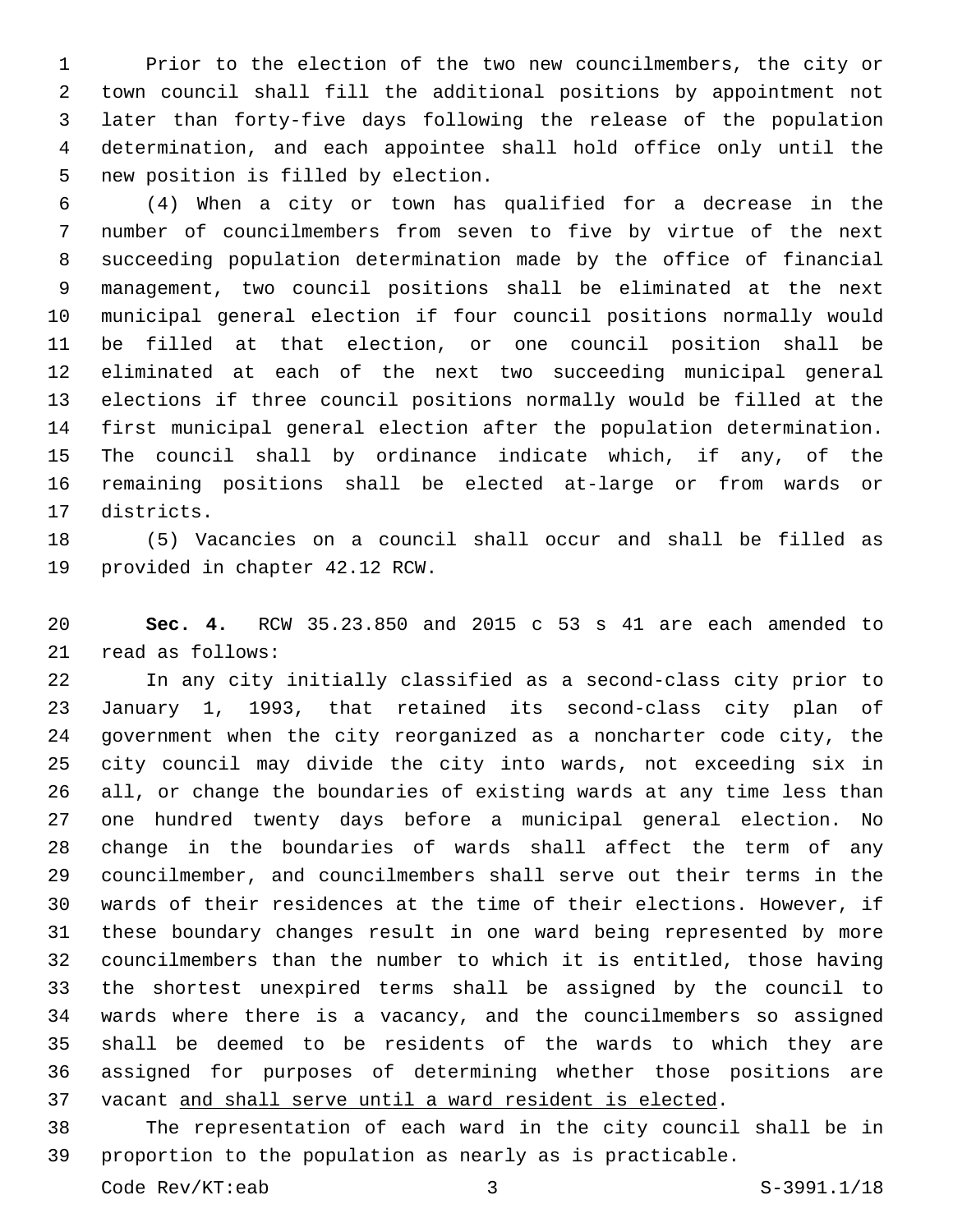Wards shall be redrawn as provided in chapter 29A.76 RCW. Wards shall be used as follows: (1) Only a resident of the ward may be a candidate for, or hold office as, a councilmember of the ward; and (2) only voters of the ward may vote at a primary to nominate candidates for a councilmember of the ward. Voters of the entire city may vote at the general election to elect a councilmember of a ward, 7 unless the city ((had prior to January 1, 1994, limited)) council has adopted an ordinance or, if authorized, the voters of the city have approved an initiative limiting the voting in the general election for any or all council positions to only voters residing within the ward associated with the council positions. If a city had so limited the voting in the general election to only voters residing within the ward, then the city shall be authorized to continue to do so. The elections for the remaining council position or council positions that are not associated with a ward shall be conducted as if the 16 wards did not exist.

 **Sec. 5.** RCW 35A.12.180 and 2015 c 53 s 53 are each amended to 18 read as follows:

 At any time not within three months previous to a municipal general election the council of a noncharter code city organized under this chapter may divide the city into wards or change the boundaries of existing wards. No change in the boundaries of wards shall affect the term of any councilmember, and councilmembers shall serve out their terms in the wards of their residences at the time of their elections: PROVIDED, That if this results in one ward being represented by more councilmembers than the number to which it is entitled those having the shortest unexpired terms shall be assigned by the council to wards where there is a vacancy, and the councilmembers so assigned shall be deemed to be residents of the wards to which they are assigned for purposes of those positions being vacant and shall serve until a ward resident is elected. The representation of each ward in the city council shall be in proportion to the population as nearly as is practicable.

 Wards shall be redrawn as provided in chapter 29A.76 RCW. Wards shall be used as follows: (1) Only a resident of the ward may be a candidate for, or hold office as, a councilmember of the ward; and (2) only voters of the ward may vote at a primary to nominate candidates for a councilmember of the ward. Voters of the entire city may vote at the general election to elect a councilmember of a ward, Code Rev/KT:eab 4 S-3991.1/18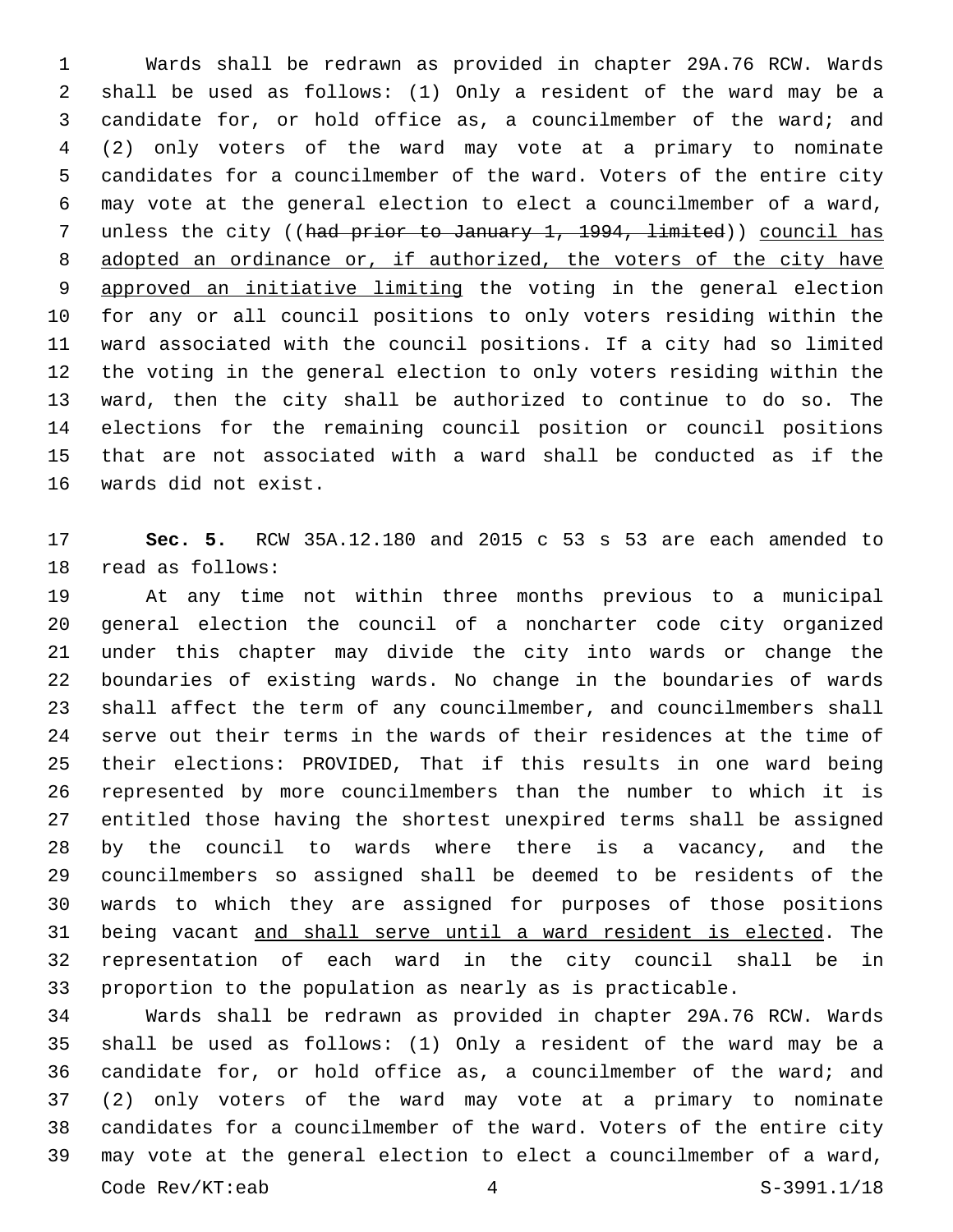1 unless the city ((had prior to January 1, 1994, limited)) council has 2 adopted an ordinance or, if authorized, the voters of the city have approved an initiative limiting the voting in the general election for any or all council positions to only voters residing within the 5 ward associated with the council positions. ((If a city had so limited the voting in the general election to only voters residing within the ward, then the city shall be authorized to continue to do  $8 \quad \frac{\text{so.}}{\text{}})$ 

 **Sec. 6.** RCW 36.32.050 and 2009 c 549 s 4063 are each amended to 10 read as follows:

 County commissioners shall be elected by the qualified voters of the county and the person receiving the highest number of votes for the office of commissioner for the district in which he or she resides shall be declared duly elected from that district, unless the commission has adopted an ordinance or, if authorized, the voters of the county have approved an initiative limiting voting in the general 17 election to the voters of each district.

 **Sec. 7.** RCW 36.32.0556 and 1990 c 252 s 5 are each amended to 19 read as follows:

 The commissioners in a five-member board of county commissioners shall be elected to four-year staggered terms. Each commissioner shall reside in a separate commissioner district. Each commissioner shall be nominated from a separate commissioner district by the voters of that district. Each shall be elected by the voters of the 25 entire county, unless the commission has adopted an ordinance or, if authorized, the voters of the county have approved an initiative limiting voting in the general election to the voters of each district. Three members of a five-member board of commissioners shall 29 constitute a quorum to do business."

## **SSB 6002** - S AMD **333** By Senator Baumgartner

## **NOT ADOPTED 01/17/2018**

 On page 1, line 3 of the title, after "opportunity;" strike the remainder of the title and insert "amending RCW 35.18.020, 35.23.850, 35A.12.180, 36.32.050, and 36.32.0556; and creating new sections."